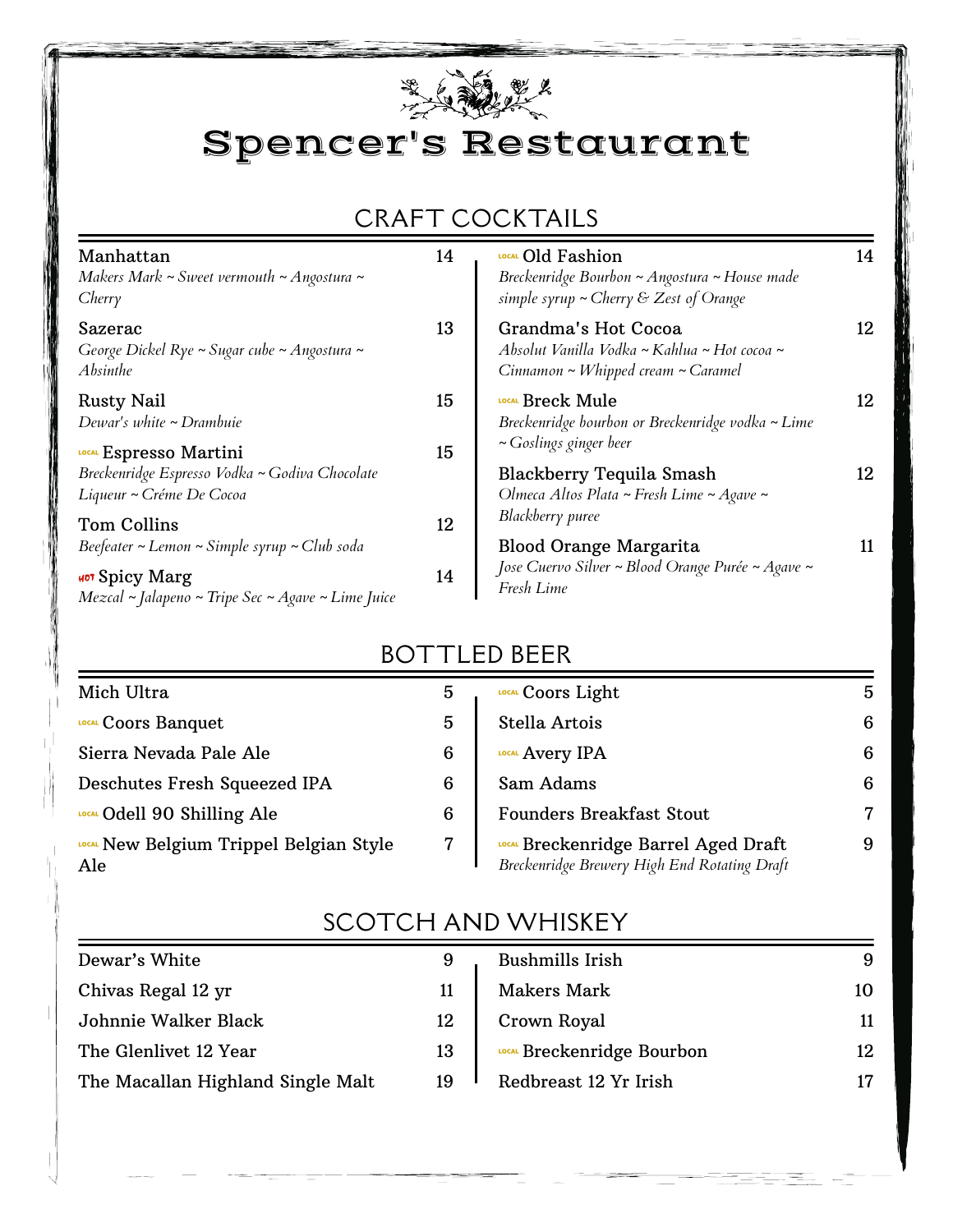

## Spencer's Restaurant

#### STARTERS

| v Mediterranean Flatbread<br>Pesto Sauce   Fresh mozzarella   Marinated portobello   Baby heirlooms   Spinach | 15           |
|---------------------------------------------------------------------------------------------------------------|--------------|
| *Calamari and Rock Shrimp<br>Mixed pickled peppers   Parmesan garlic butter                                   | 16           |
| v Artichoke Dip<br>Spinach   Carrots   Celery   Pita bread                                                    | 13           |
| Crab Cakes<br>Lump crab   Lemon   Thyme aioli                                                                 | 14           |
| Soup De Jour                                                                                                  | 7 cup/9 bowl |

#### GREENS

| GF Spencer's Wedge<br>Iceberg lettuce   Bacon   Hard boiled egg   Heirloom tomatoes   Scallion   Blue cheese crumbles   Blue cheese dressing<br>- Add chicken +6   Add shrimp +8 | 13 |
|----------------------------------------------------------------------------------------------------------------------------------------------------------------------------------|----|
| <b>v</b> Ge Golden Beet<br>Roasted beets   Goat cheese   Pecans   Picked onion   Sherry vinaigrette<br>- Add chicken +6   Add shrimp +8                                          | 15 |
| <b>v</b> GF Spinach<br>Feta   Hard boiled egg   Candied pecans   Pickled red onion   Dried Cranberries   Warm bacon dressing<br>- Add chicken +6   Add shrimp +8                 | 13 |
| <b>v</b> House<br>Mixed greens   Cucumber   Heirloom tomatoes   Red onion   Carrots   Housemade croutons<br>- *Add chicken +6   Add shrimp +8                                    | 12 |

#### KIDS

| All Beef Hot Dog                                                       | 9  |
|------------------------------------------------------------------------|----|
| *Burger Sliders with Fries                                             | -9 |
| *Chicken Tenders with Fries<br>- Choice of BBQ   Ranch   Honey mustard | 9  |
| Noodles and Butter                                                     | 9  |

*\*Consuming raw or undercooked meats, poultry, seafood, shellfish, or eggs may increase your risk of foodborne illness, especially if you have certain medical conditions.*

*19% gratuity will be added to any party's 10 and over*